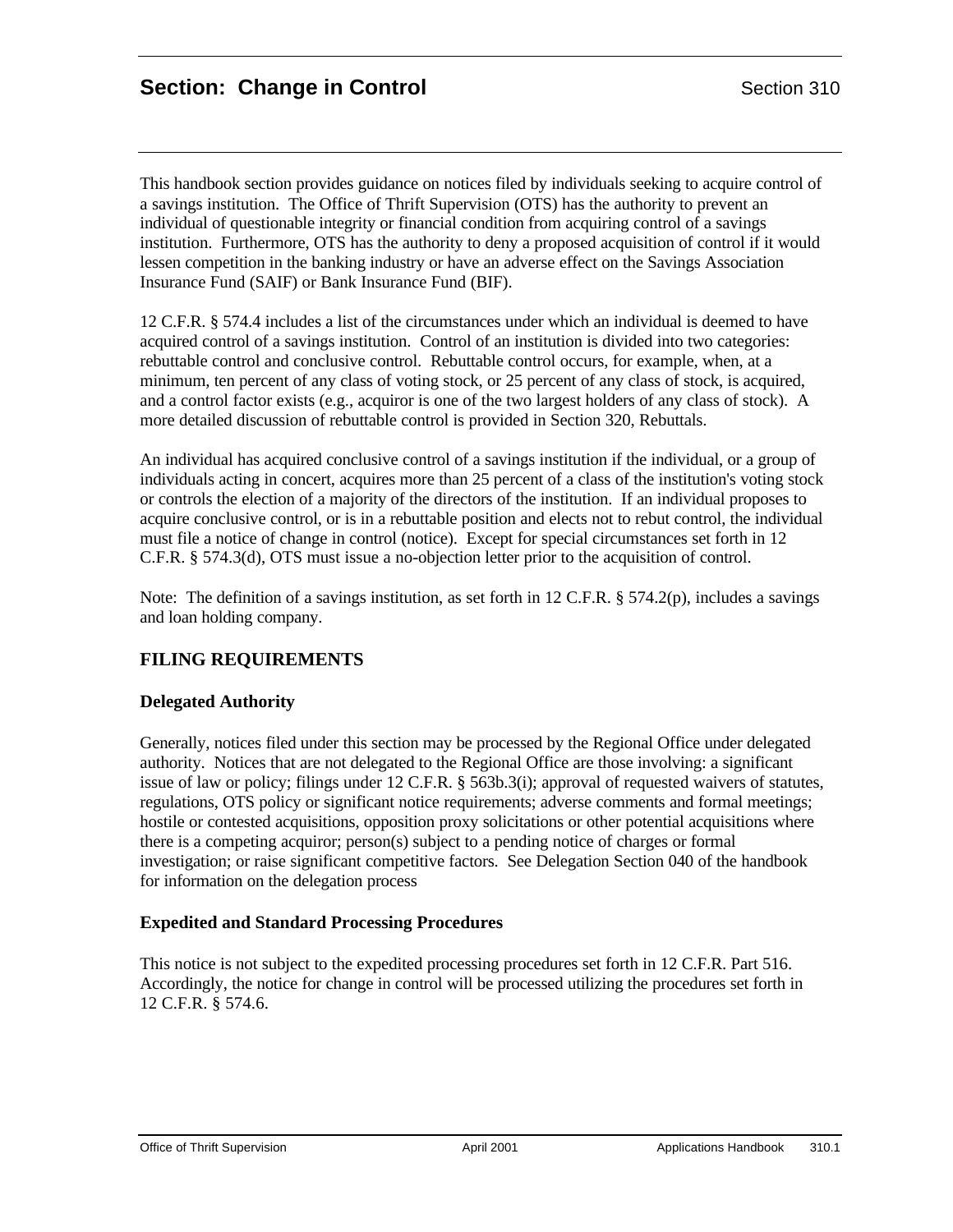## **Prefiling Meeting Requirements**

It is the applicant's responsibility to contact the Regional Office in a reasonable time period in advance of filing the notice, to discuss whether a prefiling meeting will be required. Since this notice is identified as a type that may necessitate a prefiling meeting, OTS anticipates that a meeting will be held in certain cases. The purpose of the meeting is to permit OTS and the applicant to identify any legal or policy issues before submission of the notice, and enable the applicant to address these issues early in the process. The Regional Office has the discretion to require a prefiling meeting, and will work with the applicant to determine a schedule and forum for a meeting. The forum for the meeting will usually be in person at the Regional Office, although the Regional Office may consider meetings by telephone or video conferencing at its discretion on a case-by-case basis. OTS may decide not to accept a submitted notice until the prefiling meeting requirements in 12 C.F.R. Part 516 are met, leading to significant delays in processing the notice.

When a meeting is required, the applicant should contact the Regional Office to determine which individuals should be present at the meeting. These individuals will be expected to discuss the salient aspects of the proposed transaction. Depending upon the circumstances of the proposed transaction, the Regional Office may require that information be provided prior to the meeting in a time frame in advance of the meeting acceptable to the Regional Office. If the Regional Office determines that the proposed transaction warrants the submission of a draft business plan, the plan at a minimum should:

- Describe clearly and completely the projected operations and activities;
- Provide financial projections for a three-year period;
- Discuss the associated risks and the impact of the transaction on the institution;
- Identify all or a majority of the proposed director and key senior executive officers with documentation to support that these individuals have the required qualifications and experience to prudently oversee operations; and,
- Demonstrate how the institution will serve the credit and lending needs in its target market.

#### **Information and Form Requirements**

Notices must receive approval prior to the acquisition of control except for certain transactions.

For the following transactions, the acquiror must file the appropriate notice within 90 days of acquisition of control. The acquiror must not take any action to direct management or policies of the institution or which are designed to effect a change in the business plan of the institution other than voting on matters that may be presented to stockholders by management, until OTS has acted favorably on the notice.

- Control acquired through *bona fide* gift;
- Control acquired through liquidation of a loan contracted in good faith where the loan was not made in the ordinary course of business of the lender;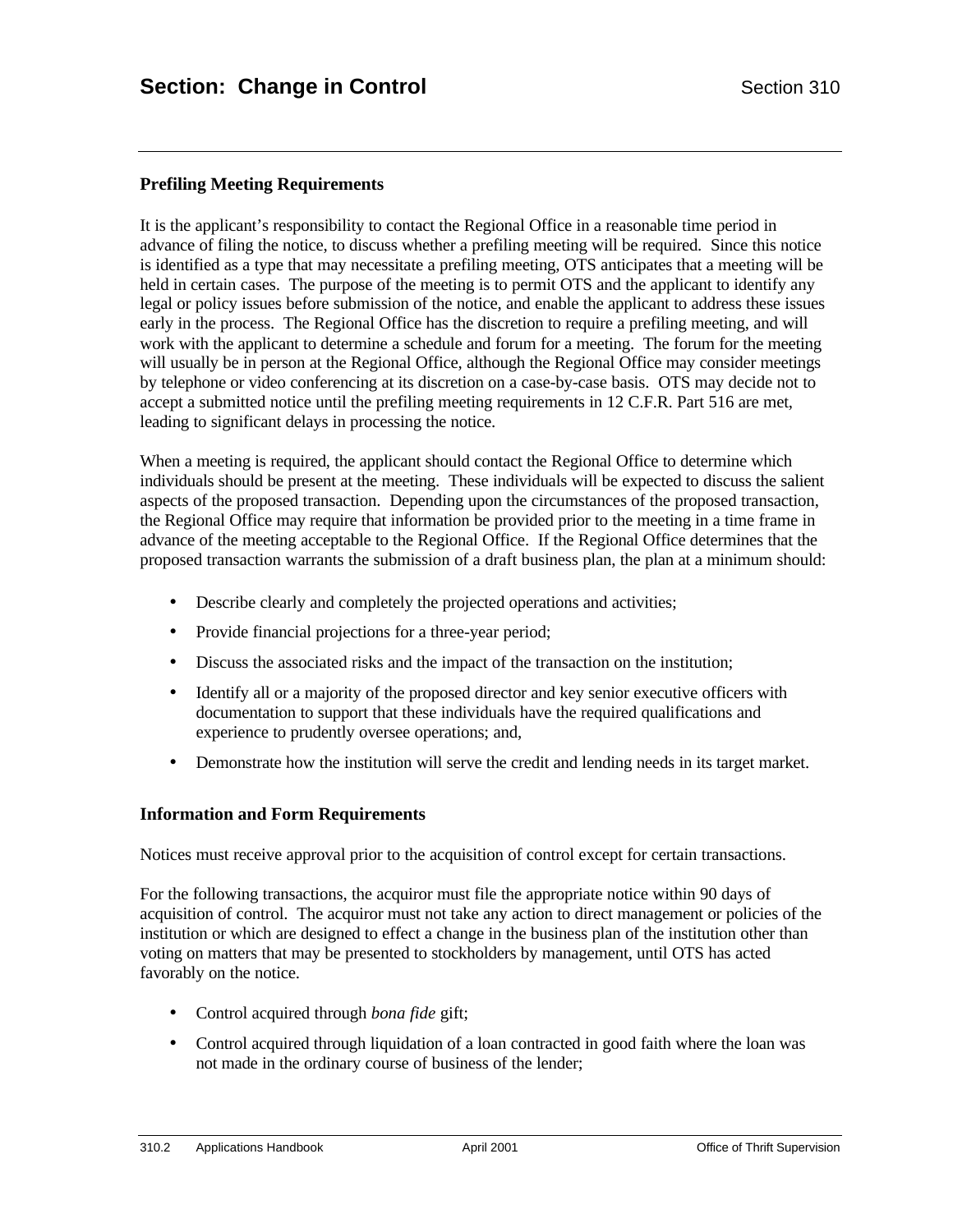- Control acquired through a percentage increase in ownership following a stock split or redemption that was not *pro rata*; or
- Control determined pursuant to 12 C.F.R.  $\S$  547(a) or (b) as a result of actions by third parties that are not within the control of the acquiror.

Control acquired through testate or intestate succession is also exempt from the filing requirements of 12 C.F.R. Part 574, provided that the acquiror transmits written notification of the acquisition to OTS within 60 days of the acquisition and provides such additional information as OTS may specifically request.

If delegated, all notices and the applicable filing fee should be filed with the appropriate Regional Office in accordance with 12 C.F.R. Part 516. The applicant is required to file the original and two conformed copies of each notice. In addition, the applicant should provide three additional copies. These copies should be distributed by the Regional Office to the Office of the Comptroller of the Currency, Federal Reserve Board and Federal Deposit Insurance Corporation. If the applicant wishes to acquire a state-chartered institution, one additional copy should also be provided. All copies are to be clearly marked as to the type of filing, and should contain all exhibits and other pertinent documents. One copy must contain original signatures on all executed documents. For applications that are not delegated to the Regional Office, an additional three copies of the application should be filed with the Applications Filing Room in OTS-Washington.

Each notice submitted to OTS for action should include the following:

- Interagency Notice of Change in Control;
- Interagency Biographical and Financial Report, including financial statements for an acquiror's proprietary interests;
- Attachment A to Regulatory Bulletin 20;
- FBI fingerprint cards completed by the acquiror and processing fee made payable to OTS and submitted to the Regional Office;
- If funds are to be borrowed to acquire the stock, copies of any loan agreement or commitment letter;
- Three-year business plan;
- Proxy material; and
- Copies of any filings made with other regulatory agencies.

## **Confidentiality**

The applicant must submit in writing, concurrently with the submission of the notice, any requests to keep specific portions of the notice confidential. In accordance with the Freedom of Information Act, the request should discuss the justification for the requested treatment and should specifically demonstrate the harm (e.g., to competitive position, invasion of privacy) that would result from the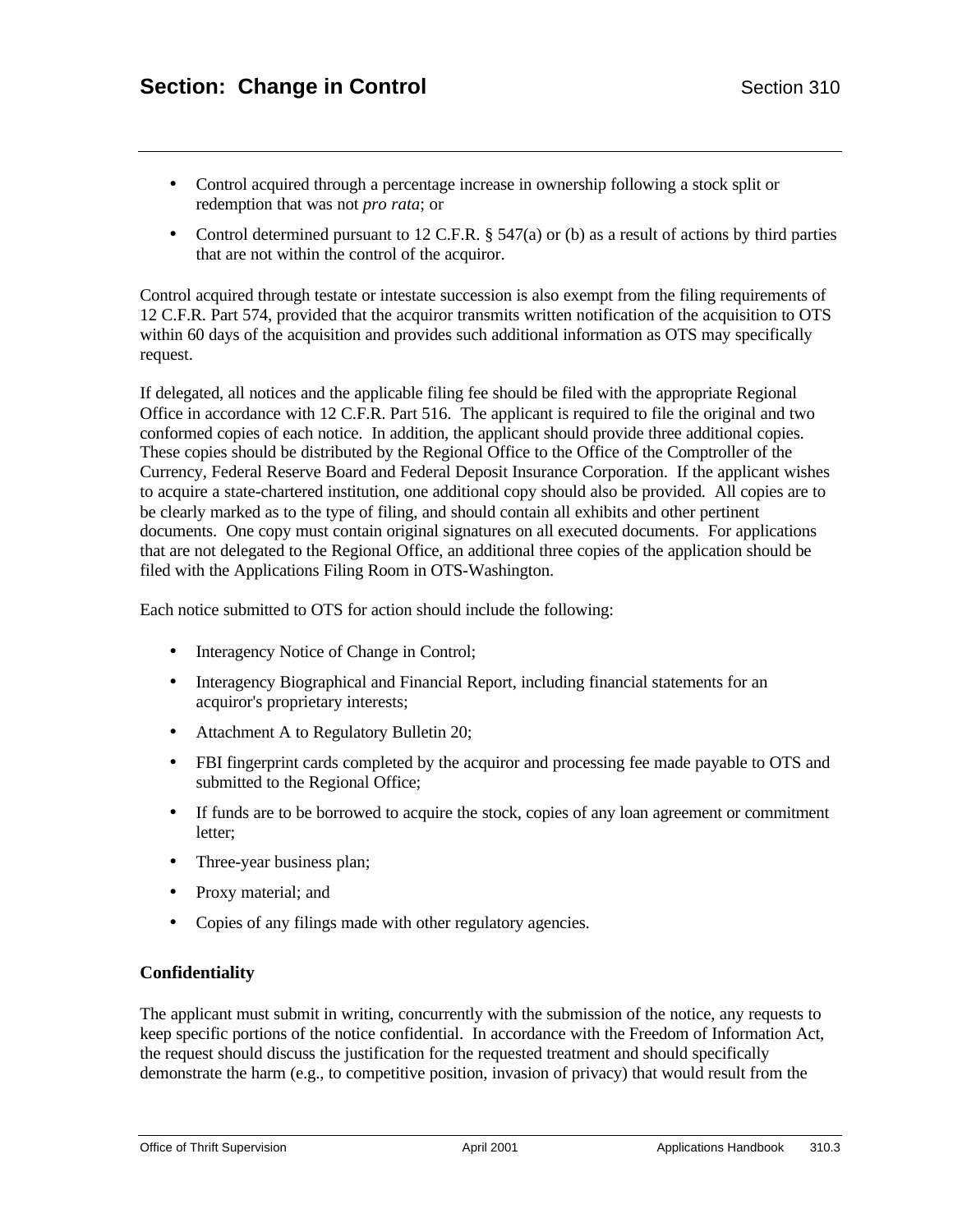public release of information. OTS will not treat as confidential the portion of an notice describing the plan to meet the Community Reinvestment Act objectives.

Information for which confidential treatment is requested should be: (i) specifically identified in the public portion of the notice by reference to the confidential section; (ii) separately bound; and (iii) labeled "confidential." The applicant should follow these same procedures when filing supplemental information to the notice. OTS will determine whether information designated as confidential must be made available to the public under the Freedom of Information Act. OTS will advise the applicant before it makes information designated as confidential available to the public.

### **Special Considerations**

#### *Publication Requirements and Comment Procedures*

The applicant shall publish notice of its change in control filing no earlier than three days before and no later than three days after filing the notice, in accordance with the requirements of 12 C.F.R. § 574.6(d). Notice shall be published in a newspaper printed in the English language and having a general circulation in the community in which the home office of the institution is located. If the Regional Office determines that the primary language of a significant number of adult residents of the community is a language other than English, the applicant may also be required to publish notice simultaneously in the appropriate language(s). See Publication Forms Section 020 of the handbook for examples of publication language.

Any person may submit a written comment supporting or opposing the application within 20 days after the filing date of the application. Up to an additional 20 days to submit comments may be obtained upon a showing of good cause, if a written request is received by OTS within the initial 20-day period. Comments received after the comment period shall not be part of the record and need not be considered by OTS. The duration of an extension request is subject to the discretion of OTS on a case-by-case basis, after consideration of the unique circumstances of each extension request.

The comment should recite relevant facts, including any economic or financial data supporting the commenter's position. If the commenter opposes the application, the comment should also: 1) address at least one reason for denial based upon regulatory criteria for denial; 2) support the reason for denial with relevant facts and supporting data; and, 3) address how the approval of the application is harmful to the community or the commenter.

#### *Waiver of Certified Financial Statements*

The Regional Director, or his/her designee, may grant, or deny, a request for the waiver of certified financial statements for an acquiror's proprietary interests, provided that the acquiror files the following information:

• A statement supporting the acquiror's contention that production of certified financial statements is unduly burdensome.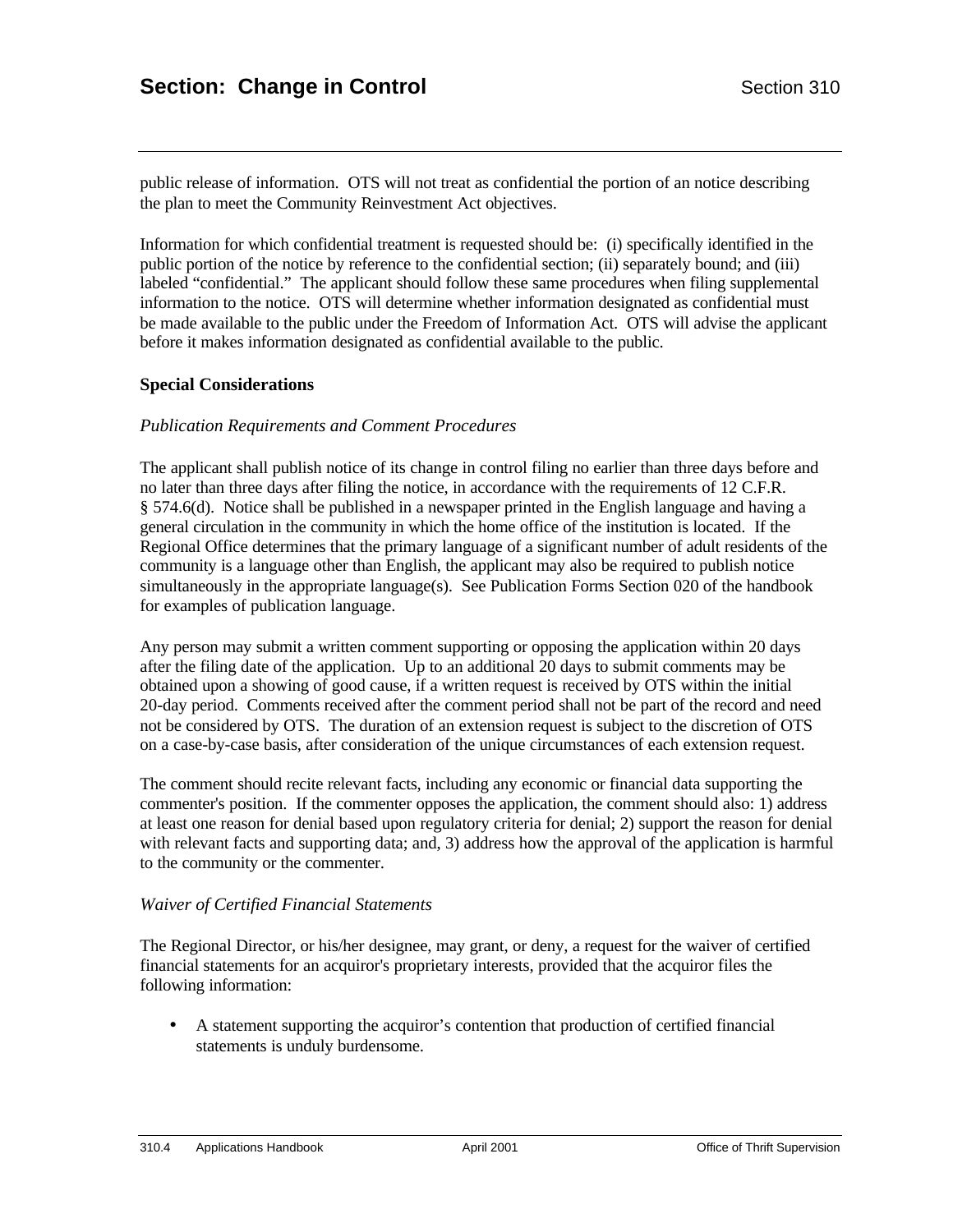• A table setting forth: (1) the acquiror's percent of interest and amount of investment in the savings institution; and (2) the amount of investment as a percentage of the acquiror's total assets, net worth, and gross income.

## *Background Checks*

OTS policy requires background investigations of all organizers, proposed senior executive officers, directors, and any individuals or groups acing in concert who own or control, directly or indirectly, ten percent or more of the institution's stock. With respect to any changes in these individuals as a result of this application, said individuals must submit, at a minimum, an Interagency Biographical and Financial form, FBI Fingerprint Card, and a Regulatory Bulletin (RB) 20 Certification Form. RB-20 authorizes OTS to request supplemental information from applicants if the information is useful in completing a thorough background investigation. Applicants can request a waiver from filing portions of this information by providing justification stating why this information is unduly burdensome or unnecessary. Waiver requests will only be granted in limited circumstances and consistent with current OTS policy. The Regional Office will conduct a background investigation in compliance with RB-20. If appropriate, the review may also require OTS to contact other regulatory agencies to seek additional comments on the applicants. Individuals must be fingerprinted by an independent third party unrelated to the individual or companies affiliated with the individual on fingerprint cards bearing the OTS identification number. Results of all background checks should be addressed in the Regional Office's digest.

## *Safe Harbor Filings and Certifications of Ownership*

An acquiror, including any person acting in concert, who owns less than 25 percent of the institution's voting stock, has no control factors present (see discussion in Section 320), and has no plans to solicit proxies from other stockholders, may make a "safe harbor" filing with OTS. In order to qualify for the safe harbor, an acquiror must submit a certification in the form set forth at 12 C.F.R. § 574.4(f)(1). OTS will accept a safe harbor filing when the certification is properly filed. Acquirors who claim safe harbor status may vote their stock freely and dissent with respect to their institution stock. It should be noted that the filing is not mandatory, but is available to investors who seek certainty that their investment complies with OTS control regulations.

Upon the acquisition of ten percent or more of any class of stock of an institution under circumstances that do not give rise to a conclusive or rebuttable control determination, an acquiror must file a certification of ownership with OTS in accordance with 12 C.F.R. § 574.5(a). Such certification is required based upon beneficial ownership of the stock. The certification identifies the savings institution and states that: the acquiror owns ten percent or more of any class of stock of the institution; the acquiror is not currently subject to a rebuttable or conclusive determination of control; and the acquiror will file a rebuttal or notice prior to taking any action that would give rise to a determination of control. An acquiror is not required to file a certification if the acquiror has already obtained OTS approval to acquire control or is in the process of obtaining such approval. The filing of a certification of ownership is not treated as a notice subject to any statutory or regulatory time frames for review. The certification provides OTS with notice of acquirors who have amassed substantial amounts of stock of a savings institution and, thus, are capable of acquiring control of the institution.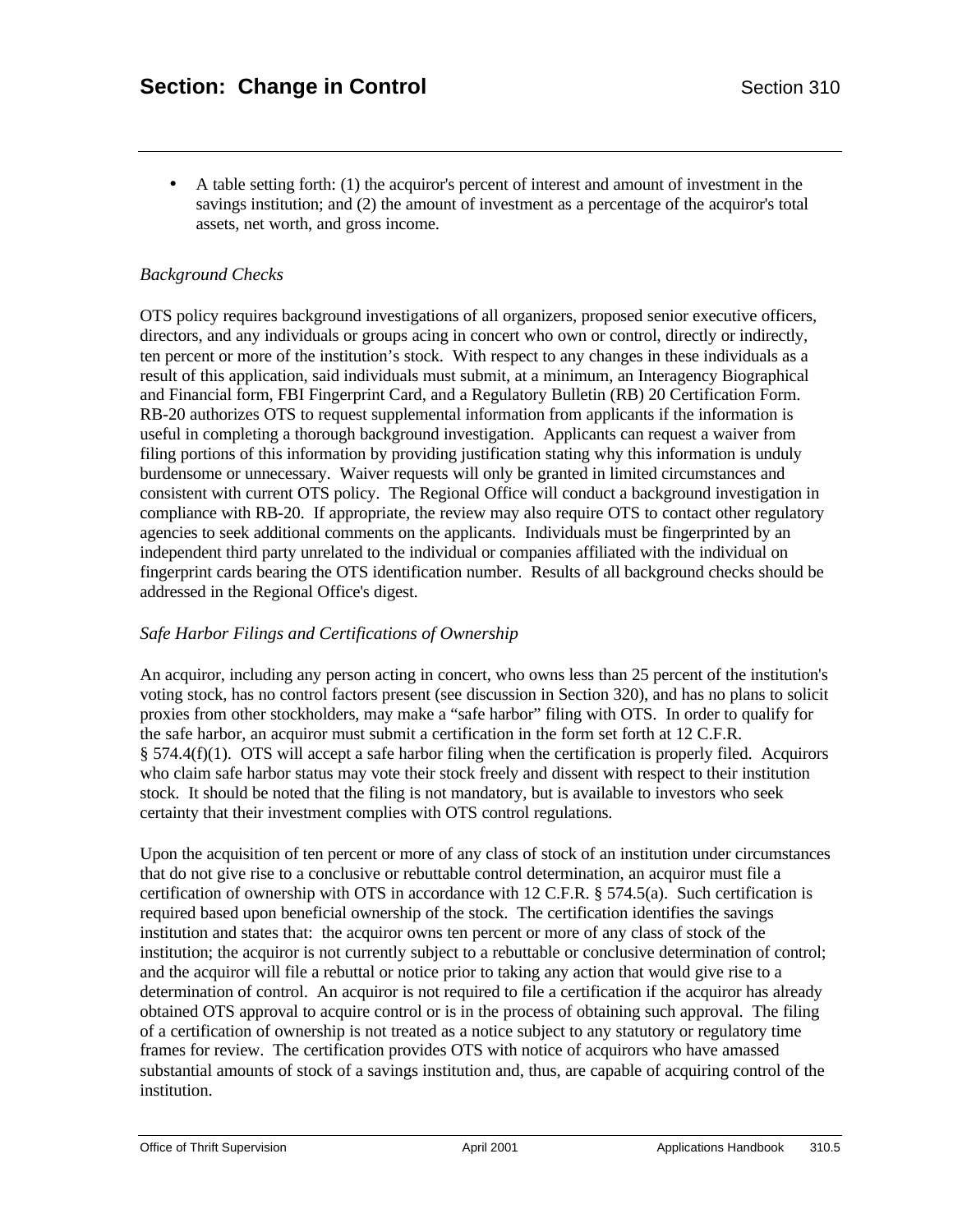## *Interim Institutions*

If an individual proposes to form an interim Federal savings institution, as defined in 12 C.F.R. § 541.18, to facilitate the acquisition of control, the transaction will be subject to the Bank Merger Act rather than the Change in Bank Control Act or 12 C.F.R. Part 574. The individual must file an application to establish and merge an interim institution.

The approval of an interim application is conditioned upon OTS approval of an application to merge the interim institution into an existing insured savings institution or upon OTS approval of a related transaction. In evaluating the application, OTS considers the following factors:

- The purpose for which the institution will be organized;
- The form of any proposed transaction involving the organizing institution;
- The effect of the transaction on existing institutions involved in the transactions; and,
- The factors specified in 12 C.F.R.  $\S$  543.2(g)(1) to the extent relevant.

## *Prohibition on Offers to Acquire and Acquisitions of Stock for Three Years Following Conversion*

If the subject institution converted from the mutual to stock form of ownership within the previous three years, no person may, directly or indirectly, acquire or offer to acquire the beneficial ownership of more than ten percent of any class of the institution's equity securities without OTS prior written approval. If a person violates this prohibition, the institution may not permit the person to vote shares in excess of ten percent, and may not count these shares in any shareholder vote.

Certain exceptions to the regulations governing offers to acquire stock within three years of conversion are set forth at 12 C.F.R. § 563b.3(i). OTS may deny an notice filed under 12 C.F.R. § 563b.3(i) if the proposed acquisition:

- Is contrary to the purposes of 12 C.F.R. Part 563b;
- Is manipulative or deceptive;
- Subverts the fairness of the conversion;
- Is likely to injure the institution;
- Is inconsistent with the institution's plan to meet the credit and lending needs of its proposed market area;
- Otherwise violates law or regulation; or
- Does not prudently deploy the institution's conversion proceeds.

The primary purposes of this rule are to provide a reasonable period of time for the institution to prudently deploy the new capital according to its business plan, for it to acclimate to operating as a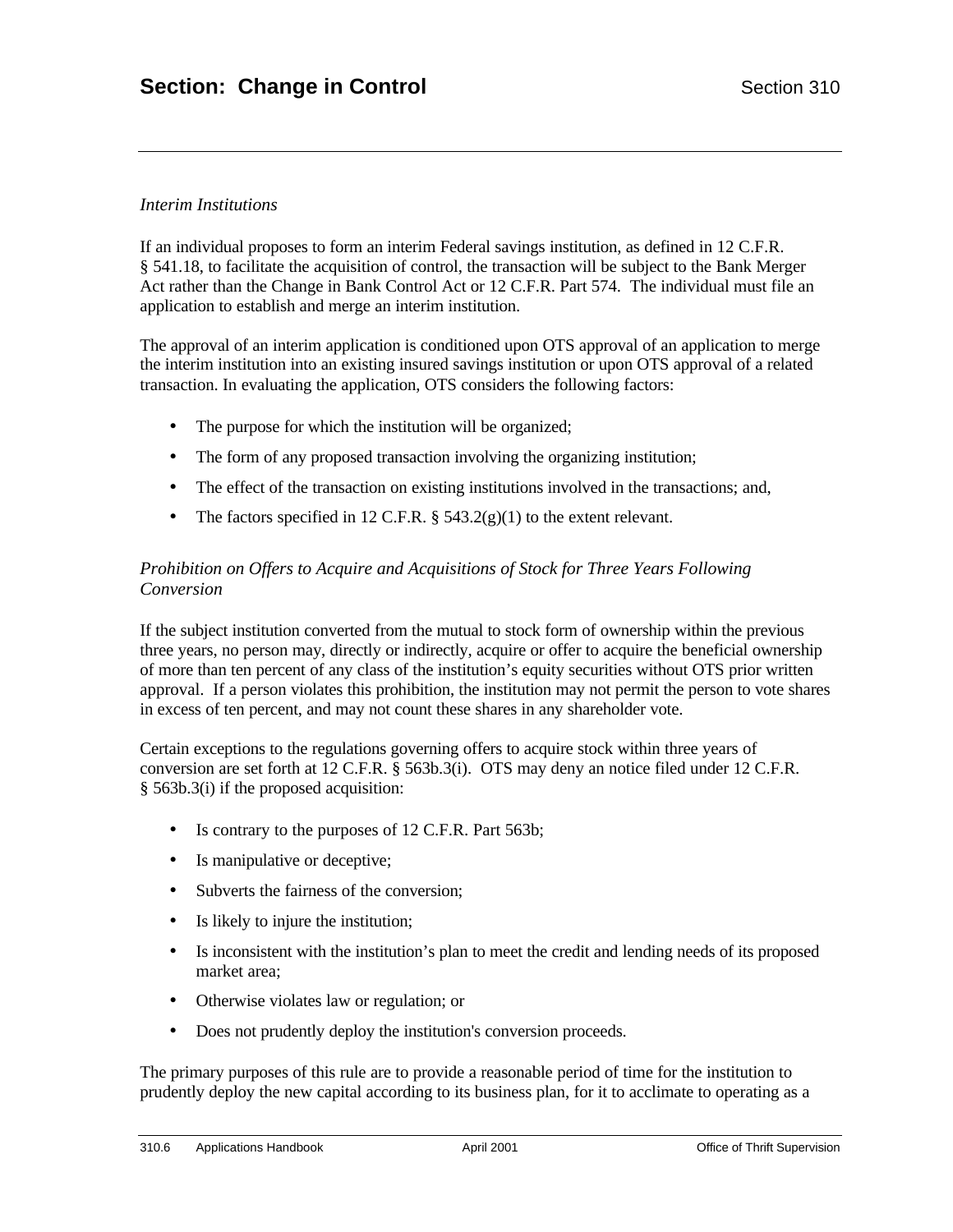public company, and to do both without the distraction of considering takeover proposals. OTS does not believe acquisitions in the first three years following conversion are in the best interests of newly converted institutions, the communities the institutions serve, or the shareholders. In addition, OTS believes that the approval of friendly acquisitions may be inconsistent with the purposes of the conversion rules. As such, the standards for allowing such acquisitions are high and should not be approved unless there are significant risks to the institution operating on a stand-alone basis.

#### *Actions Concerning Violations*

OTS staff should review for violations of the Change in Control regulations on a case-by-case basis. During the review period, the shareholder(s) under review is prohibited from (i) receiving dividends from the subject institution and (ii) voting on his/her stock, other than proportionately with other stockholders.

OTS may take one or more of the following actions concerning a violation of the change in control regulations:

- Require the shareholder(s) under review to file a notice with the appropriate OTS office. (If OTS issues a no-objection letter, the violation will be remedied as of the date of the noobjection letter.)
- Require the shareholder to divest his/her stock holdings below a control threshold.
- Impose one or more enforcement actions against the shareholder(s).

The Reviewing Analyst should consult with the appropriate Regional Counsel to determine what action should be taken.

## **REVIEW GUIDELINES**

#### **Processing Procedures and Time Frames**

As noted in the Delegated Authority section, certain notices are not subject to delegated authority and are processed concurrently with OTS-Washington staff. As a general matter, correspondence from OTS regarding notices that are nondelegated will be transmitted from OTS-Washington. Correspondence on delegated notices will generally come from the Regional Office.

Within five business days of receipt of the notice and the application fee, the Regional Office must notify the applicant of the notice's receipt. The appropriate application fee must accompany each notice in order for it to be considered filed. For nondelegated notices, the notice will not be considered filed until received by both OTS-Washington and the Regional Office.

Immediately upon receiving a notice, Regional staff should submit copies of the notice to the other appropriate Federal regulators for comments and allow 30 days for the regulators to review and provide comments. For notices relating to the acquisition of control of a state-chartered institution, the Regional staff should forward a copy of the notice and allow 30 days for the state authority to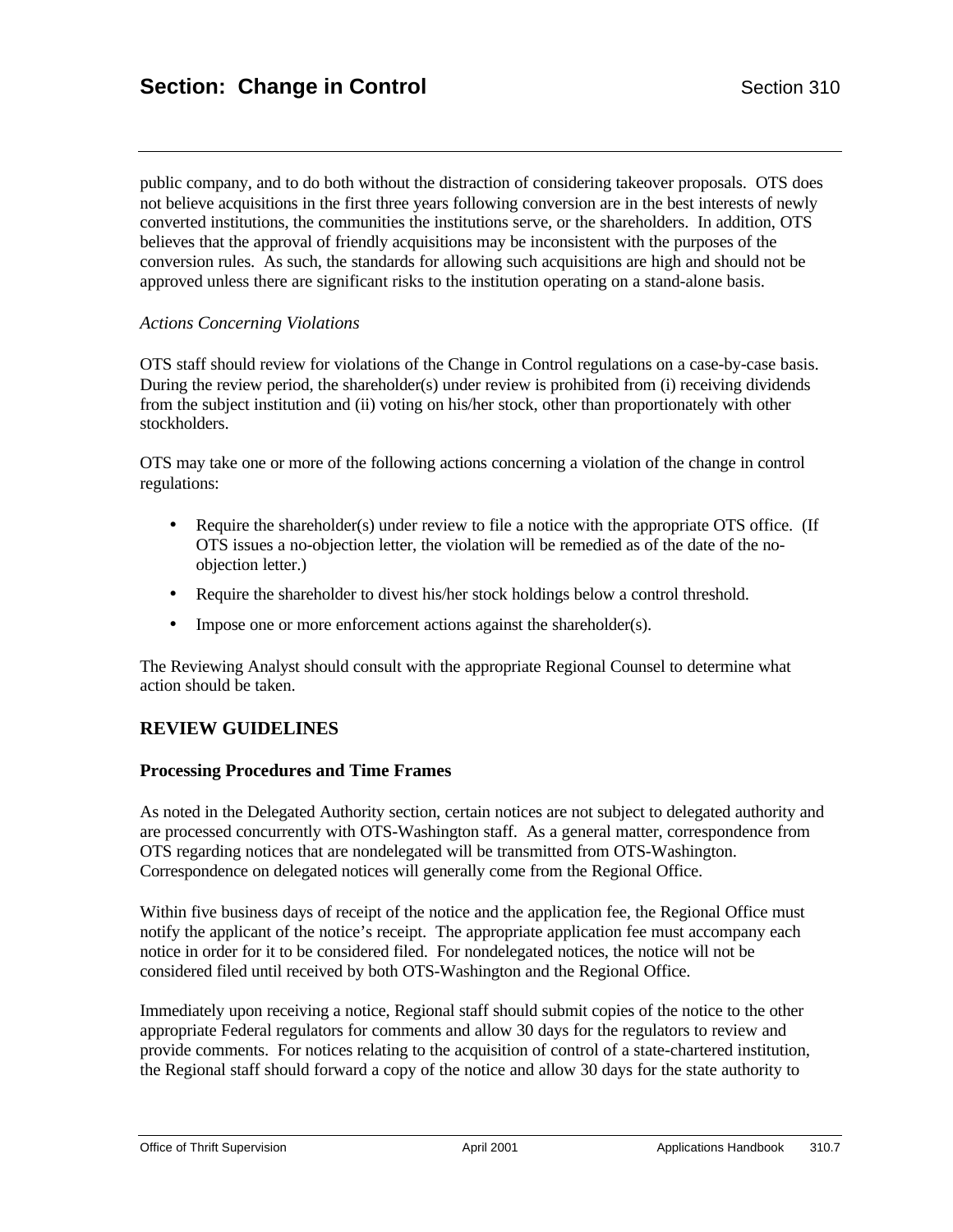review and provide comments. OTS should consider the views and recommendations of federal and state agencies in determining whether to disapprove a proposed acquisition of control.

Within 30 calendar days of receipt of a properly submitted notice, OTS shall take the following actions.

- Deem the notice complete;
- Request, in writing, any additional information necessary to deem the notice complete; or
- Decline to further process the notice if it is deemed by OTS to be materially deficient and/or substantially incomplete.

Failure by OTS to act within 30 calendar days of receipt of the notice for processing shall result in the filed notice being deemed complete, commencing the period for review.

OTS must timely review requests for a waiver of a notice requirement that certain information be supplied. Unless OTS requests, in writing, additional information about the waiver request, or denies the waiver request, the waiver request shall be deemed granted.

If additional information is requested, a response must be submitted within 30 calendar days of the letter requesting such information. The applicant may, in writing, request a brief extension of the 30-calendar day period for responding to a request for additional information, prior to the expiration of the 30-calendar day time period. OTS, at its option, may grant the applicant a limited extension of time in writing. Failure to respond to a written request for additional information within 30 calendar days of such request may be deemed to constitute withdrawal of the notice or may be treated as grounds for denial or disapproval of the notice.

After the timely filing of any additional information in response to an initial or subsequent request by OTS for additional information, OTS has 15 calendar days to review the additional information for completeness or appropriateness and take one of the following actions.

- Request, in writing, any additional information necessary to deem the notice complete;
- Deem the notice complete; or
- Decline to further process the notice if it is deemed by OTS to be materially deficient and/or substantially incomplete.

The 15-day review period commences when the OTS receives a response that purports to respond to all questions in the information request. OTS may extend the 15-day review period for an additional 15 calendar days, if OTS requires the additional time to review the response. OTS will notify the applicant that it has extended the period before the end of the initial 15-day period.

Failure by OTS to act within 15 calendar days of receipt of the additional information shall result in the filed notice being deemed complete, commencing the period for review.

For transactions involving a contribution of assets (companies, loans, receivables, etc.) to the institution, OTS may elect to conduct an eligibility examination during the review process. OTS will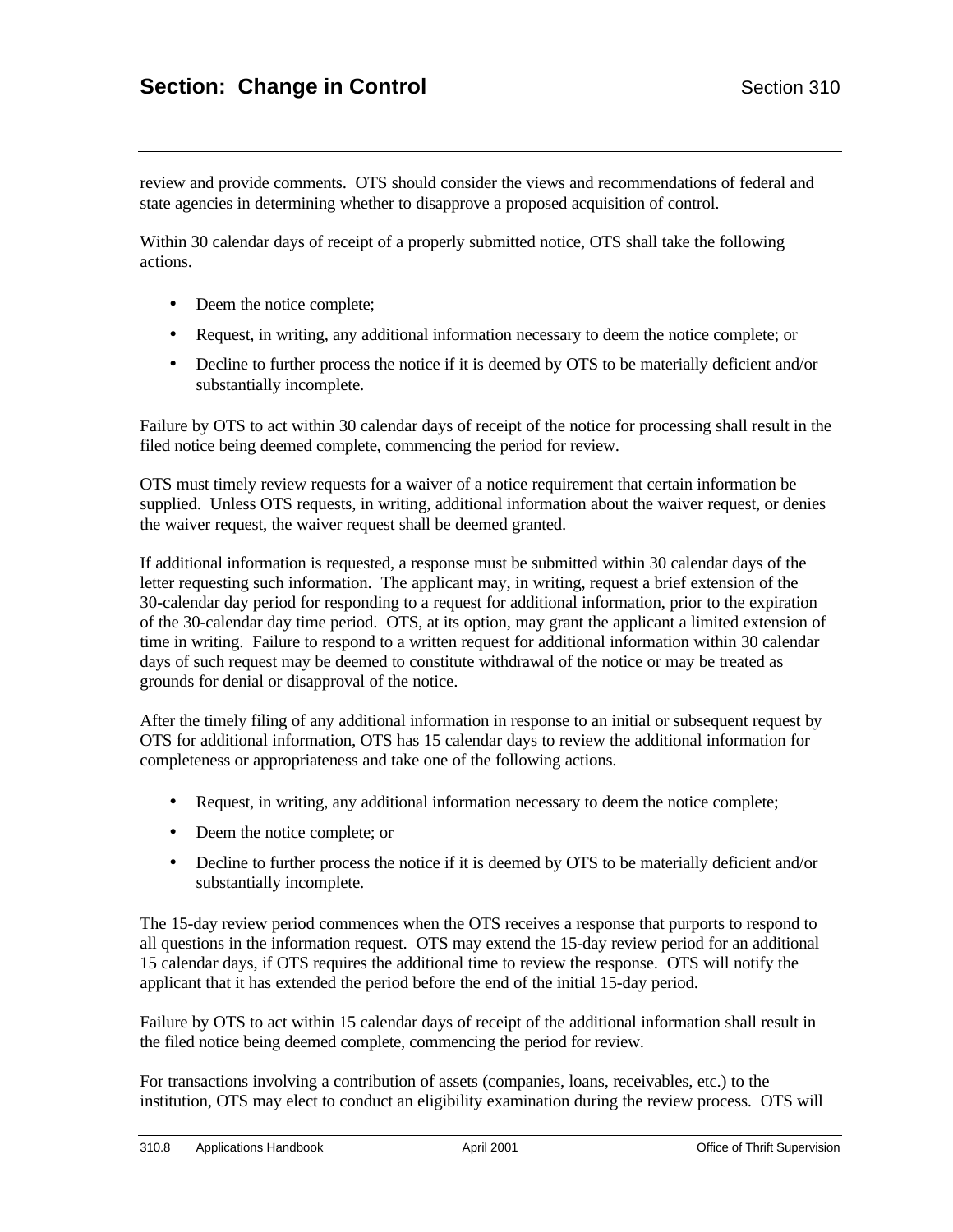not deem a notice complete until it concludes the examination. In addition, OTS may request additional information as a result of the eligibility examination that must be submitted in accordance with the time frames set forth in this section.

Once the notice has been deemed complete, there is a 60-day review period during which time OTS will take into consideration all factors present in the notice and render a decision thereon. If, upon expiration of the 60-day review period, assuming no extension has been granted, OTS has failed to act, the notice is deemed accepted automatically, and the applicant may thereafter consummate the transaction.

During the review period, OTS may request additional information if the information is necessary to resolve or clarify the issues presented in the notice. OTS may also notify the applicant that the notice is incomplete and require that the applicant to submit additional information to complete the notice. The review period can be extended an additional 30 calendar days if OTS determines that additional time will be required to analyze the proposed transaction. In such cases, OTS must notify an applicant before the expiration of the period for review.

Pursuant to 12 U.S.C. § 1817(j)(1) and 12 C.F.R. § 574.6(c)(3)(ii), the review period may be further extended not to exceed two additional times for not more than 45 days each time if:

- OTS determines that any acquiring party has not furnished all the information required by 12 C.F.R. Part 574;
- In OTS's judgment, any material information submitted is substantially inaccurate;
- OTS has been unable to complete an investigation of each acquiror because of any delay caused by, or the inadequate cooperation of, such acquiror; or
- OTS determines that additional time is needed to investigate and determine that no acquiring party has a record of failing to comply with the requirements of subchapter II of chapter 53 of title 31 of the United States Code.

For purposes of calculating processing time frames, OTS does not include the day of the act or event, in determining the date the time period commences. In determining the conclusion of a time period, when the last day of the time period is a Saturday, Sunday, or a Federal holiday, the last day will become the next day that is not a Saturday, Sunday, or Federal holiday.

Under 12 C.F.R. § 516.290, if OTS has not acted on a pending notice within two calendar years after the filing date, OTS may deem the notice withdrawn unless OTS determines that the applicant is actively pursuing a final determination on the notice. Notices that are subject to this withdrawal provision are those that have failed to timely take action such as filing required additional information, or OTS has suspended processing of an notice based on circumstances that are, in whole or in part, within the applicant's control and have failed to take reasonable steps to resolve these circumstances.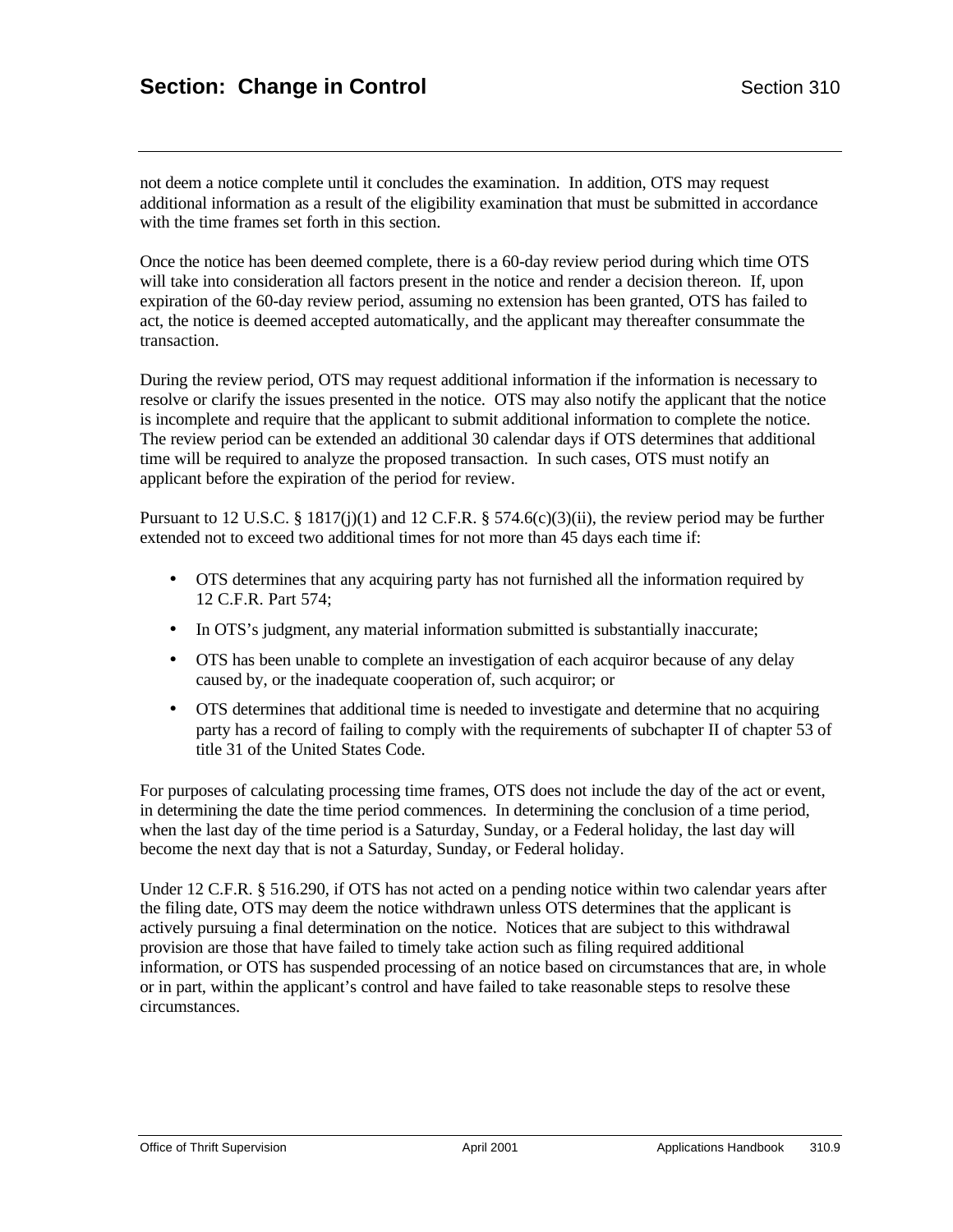## **Regulatory Criteria**

Authority to act on a notice is granted in the Change in Bank Control Act (12 U.S.C. § 1817(j)). The regulations under this statute are found in 12 C.F.R. Part 574. Specifically, 12 C.F.R. § 574.7(d) sets forth the grounds upon which a notice may be disapproved. These grounds include situations where:

- The proposed acquisition of control would result in a monopoly or would be in furtherance of any combination or conspiracy to monopolize or to attempt to monopolize the banking business in any part of the United States.
- The effect of the proposed acquisition of control, in any section of the country, may be to substantially lessen competition, to create a monopoly, or in any other manner be in restraint of trade, and the anticompetitive effects of the proposed acquisition of control are not clearly outweighed in the public interest by the probable effect of the transaction in meeting the convenience and needs of the community to be served.
- The financial condition of the acquiring person might jeopardize the financial stability of the institution or prejudice the interests of the depositors of the institution.
- The competence, experience, or integrity of the acquiring person, or any of the proposed management personnel, indicates that it would not be in the interests of the depositors of the institution, OTS, or the public to permit such person to control the institution.
- The acquiring person fails or refuses to furnish information requested by OTS.
- OTS determines that the proposed acquisition would have an adverse effect on the SAIF or BIF.

Note: If it appears that grounds for disapproval of a notice are present, OTS-Washington should be consulted as soon as possible to determine whether there is an adequate basis for disapproval.

12 C.F.R. § 574.7(g) sets forth a list of presumptive disqualifiers that, if applicable, could result in the disapproval of a potential acquiror's notice. The purpose of these regulatory provisions is to put potential acquirors on notice as to the grounds upon which a notice may be disapproved, unless adequately refuted. The following factors give rise to a rebuttable presumptive disqualifier:

- During the ten year period immediately preceding filing of the notice, criminal, civil, or administrative judgments, consents, or orders, and any indictments, formal investigations, examinations, or civil or administrative proceedings (excluding routine or customary audits, inspections and investigations) that terminated in any agreements, undertakings, consents or orders, issued against, entered into by, or involving the acquiror or affiliates of the acquiror by any Federal or state court, any department, agency, or commission of the U.S. Government, any state or municipality, any Federal Home Loan Bank, any self-regulatory trade or professional organization, or any foreign government or governmental entity, that involve:
	- Fraud, moral turpitude, dishonesty, breach of trust or fiduciary duties, organized crime, or racketeering;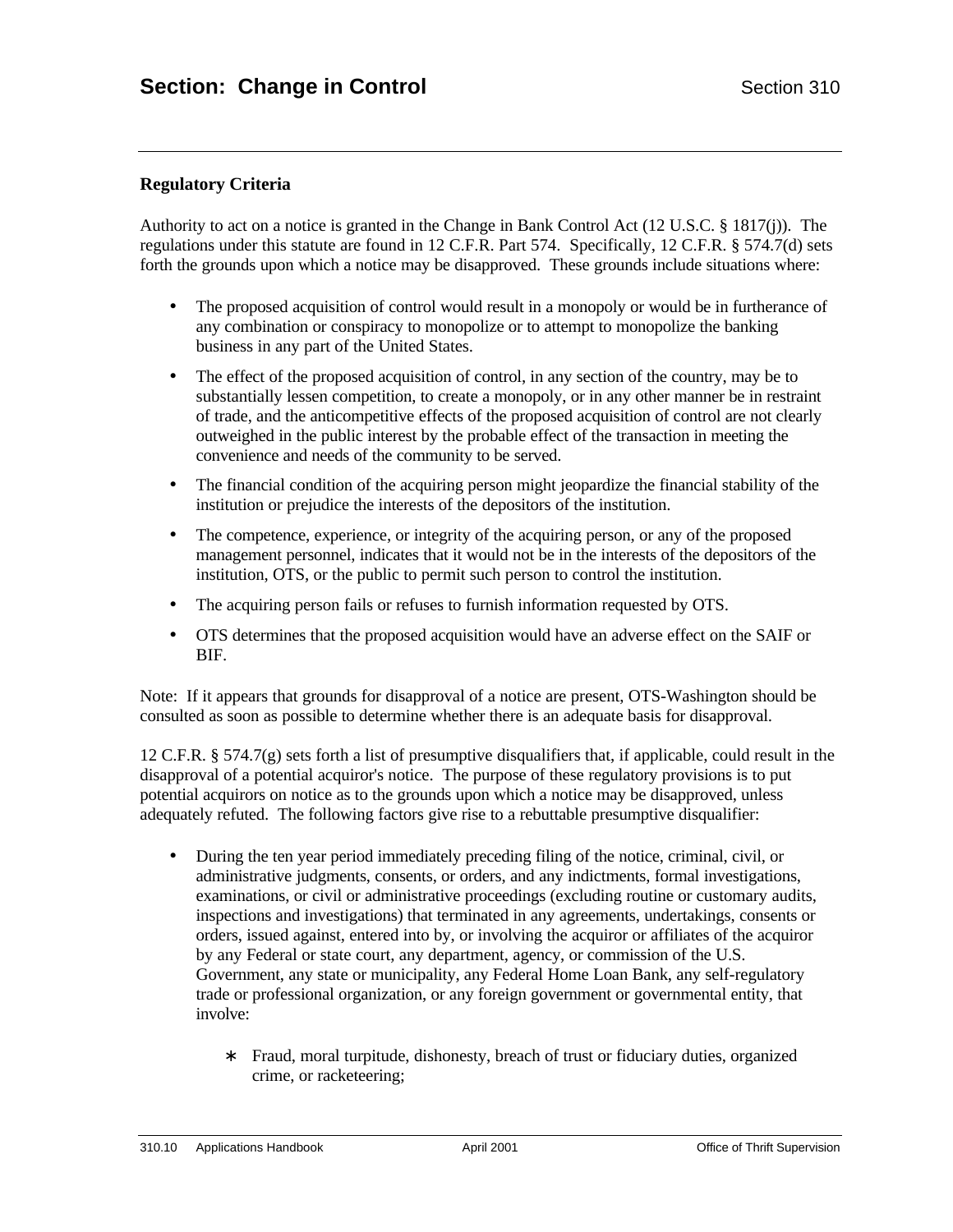- ∗ Violation of securities or commodities laws or regulations;
- ∗ Violation of depository institution laws or regulations;
- ∗ Violation of housing authority laws or regulations; or
- ∗ Violation of the rules, regulations, codes of conduct or ethics of self-regulatory trade, or professional organizations.
- Denial, or withdrawal after receipt of formal or informal notice of an intent to deny, by the acquiror or affiliates of the acquiror, of:
	- ∗ Any application relating to the organization of a financial institution;
	- ∗ An application to acquire any financial institution or holding company thereof under the Savings and Loan Holding Company Act or the Bank Holding Company Act;
	- ∗ A notice relating to a change in control of any of the foregoing under the Change in Savings and Loan Control Act or the Change in Bank Control Act; or
	- ∗ An application or notice under a state holding company or change in control statute.
- The acquiror or affiliate(s) of the acquiror were placed in receivership or conservatorship during the preceding ten years, or any management official of the acquiror was a management official or director (other than an official or director serving at the request of OTS, the Federal Deposit Insurance Corporation, the former Resolution Trust Corporation, or the former Federal Savings and Loan Insurance Corporation) or controlling shareholder of a company or savings institution that was placed into receivership, conservatorship, or a management consignment program, or was liquidated during his or her tenure or control or within two years thereafter.
- Felony conviction of the acquiror, an affiliate of the acquiror, or a management official of the acquiror or its affiliate.
- Knowingly making any written or oral statement to OTS or any predecessor agency (or its delegate) in connection with an notice, notice or other filing under 12 C.F.R. Part 574 that is false or misleading with respect to a material fact or omits a material fact with respect to information furnished or requested in connection with such an application, notice, or other filing.
- Acquisition and retention of stock in the savings institution, at the time of submission of an application or notice, in violation of 12 C.F.R. § 574.3 or its predecessor sections.
- Liability for amounts of debt that, in the opinion of OTS, create excessive risks of default and pressure on the savings institution to be acquired.
- Acquisition of control would result in a significant change in the business strategy of the institution that would implement activities inconsistent with economical home financing.

The presence of any of these considerations may constitute grounds for disapproval of a proposed acquisition if not adequately addressed by the acquiror. In order to rebut a presumptive disqualifier on integrity grounds, an acquiror should submit materials proving that the conduct in question has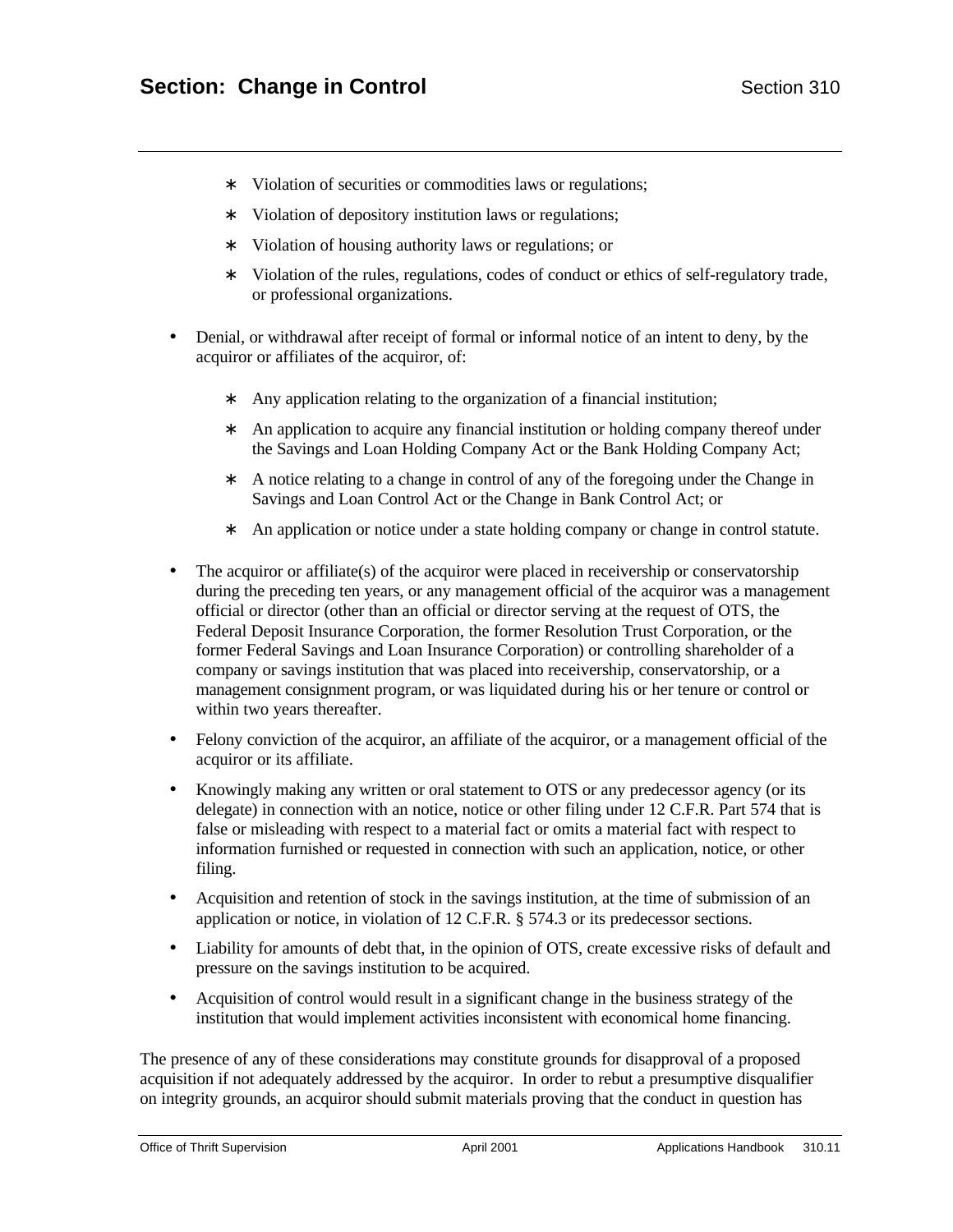ceased, has become irrelevant, or otherwise should not warrant a disapproval decision. With regard to financial factors, the submission of an acceptable business plan or the acquiror's commitment to raise additional capital (for the acquiror) may be sufficient to rebut a presumptive disqualifier.

### **Decision Guidelines**

The statutory and regulatory requirements are designed to ensure that the individuals seeking to acquire control of an institution will provide for the continued viability and safe and sound operation of the institution. The analysis should conclude that the proposed acquirors have the financial, ethical and managerial wherewithal to operate the institution in a safe and sound manner and expertise to implement the business plan. In addition, OTS must also conclude that the proposed transaction is in compliance with applicable rules and regulations. If, based upon the review, OTS has determined that the acquirors will adversely affect the institution; a denial recommendation may be the appropriate course of action. OTS should consider the following factors in analyzing the application to determine if the transaction satisfies the applicable statutory and regulatory criteria for approval:

- Did the applicant submit the following forms and information:
	- ∗ Interagency Notice of Change in Control;
	- ∗ Interagency Biographical and Financial Report, including financial statements for an acquiror's proprietary interests;
	- ∗ Attachment A to Regulatory Bulletin 20;
	- ∗ FBI fingerprint cards completed by the acquiror and processing fee made payable to OTS and submitted to the Regional office;
	- ∗ If funds are to be borrowed to acquire the stock, copies of any loan agreement or commitment letter;
	- ∗ Three-year business plan;
	- ∗ Proxy material; and
	- ∗ Copies of any filings made with other regulatory agencies.
- Is a notice the appropriate filing? OTS should determine whether the acquisition involves an individual or group of individuals acting in concert constituting a company as defined in 12 C.F.R. § 574.2(f). If a company is the acquiror, a holding company notice is the appropriate filing (see Holding Company Acquisitions Section 510). If an individual is a director or officer of a savings and loan holding company, or controls more than 25 percent of the voting shares of such holding company, and proposes to acquire control of an institution that is not a subsidiary of the savings and loan holding company, an  $H-(e)2$  application is required.
- Have all appropriate parties joined in the filing? OTS should determine whether the person(s) filing the notice is acting in concert with another person(s) who has not filed. In addition, OTS should determine whether any trusts or voting agreements would qualify as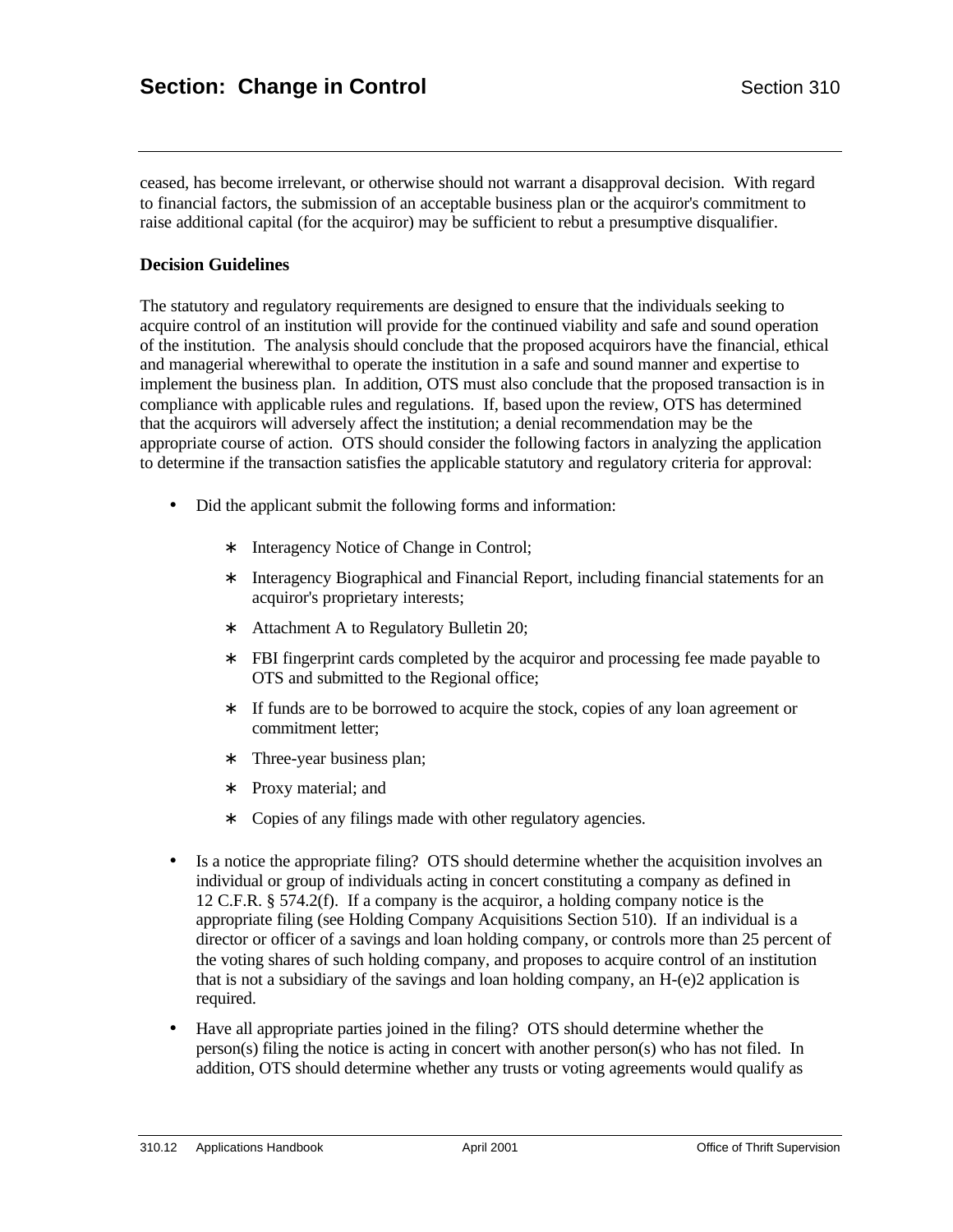savings and loan holding companies pursuant to 12 C.F.R.  $\S$  574.2(q) or 574.2(r), respectively.

- Did the certification or background check (FBI, LEXIS/NEXIS and/or Westlaw, and CIIS) of the individual(s) indicate that they have been the subject of any enforcement, criminal or questionable actions?
- Has the acquiror served as a management official or been a controlling person of another savings institution, savings and loan holding company, commercial bank, or bank holding company? If so, have the appropriate regulators been contacted for comment on the acquiror?
- Does the Interagency notice of Change in Control or information disclosed in the background checks raise a presumptive disqualifier as to the acquiror's integrity, competence, or financial condition? If so, has the acquiror provided information to OTS to successfully rebut the disqualifier?
- Does the acquiror own or control a business that engages in an activity that the target institution or its service corporation may engage, such as real estate development, mortgage lending, or insurance sales? If so, the acquiror should be required to identify those specific areas where any conflicts exist and should provide OTS with a set of specific policies and procedures to avoid potential conflicts.
- If the target institution was recently converted, has the acquiror filed and received approval of an application under 12 C.F.R. § 563b.3(i) prior to filing the notice?
- Has the acquiror indicated the method by which the institution's stock will be acquired (i.e., open market purchase, tender offer, etc.)? The specifics of the transaction should be detailed prior to OTS deeming the notice sufficient.
- How will the acquiror finance the acquisition? If the funds are to be borrowed, OTS should determine whether the acquiror could service the debt without placing undue pressure on the institution to pay dividends.
- If the acquiror will borrow funds for the stock purchase, specific information concerning the loan should be provided, including a copy of the loan agreement or commitment letter.
- Does the acquiror intend to radically alter the business strategy or corporate structure of the institution? If so, do the changes raise any supervisory concerns or are inconsistent with economical home financing?
- Does the acquiror propose to make changes in the management or board of the institution? If so, the identity of the new management officials should be provided in the notice filing.
- Does the notice adequately address all statutory and regulatory grounds for disapproval of an acquisition of control?

## **Conditions**

If OTS does not deny a notice, it will issue a nonobjection letter. Letters of nonobjection generally should state that (i) the acquisition must be consummated within one year of the date of the letter, (ii)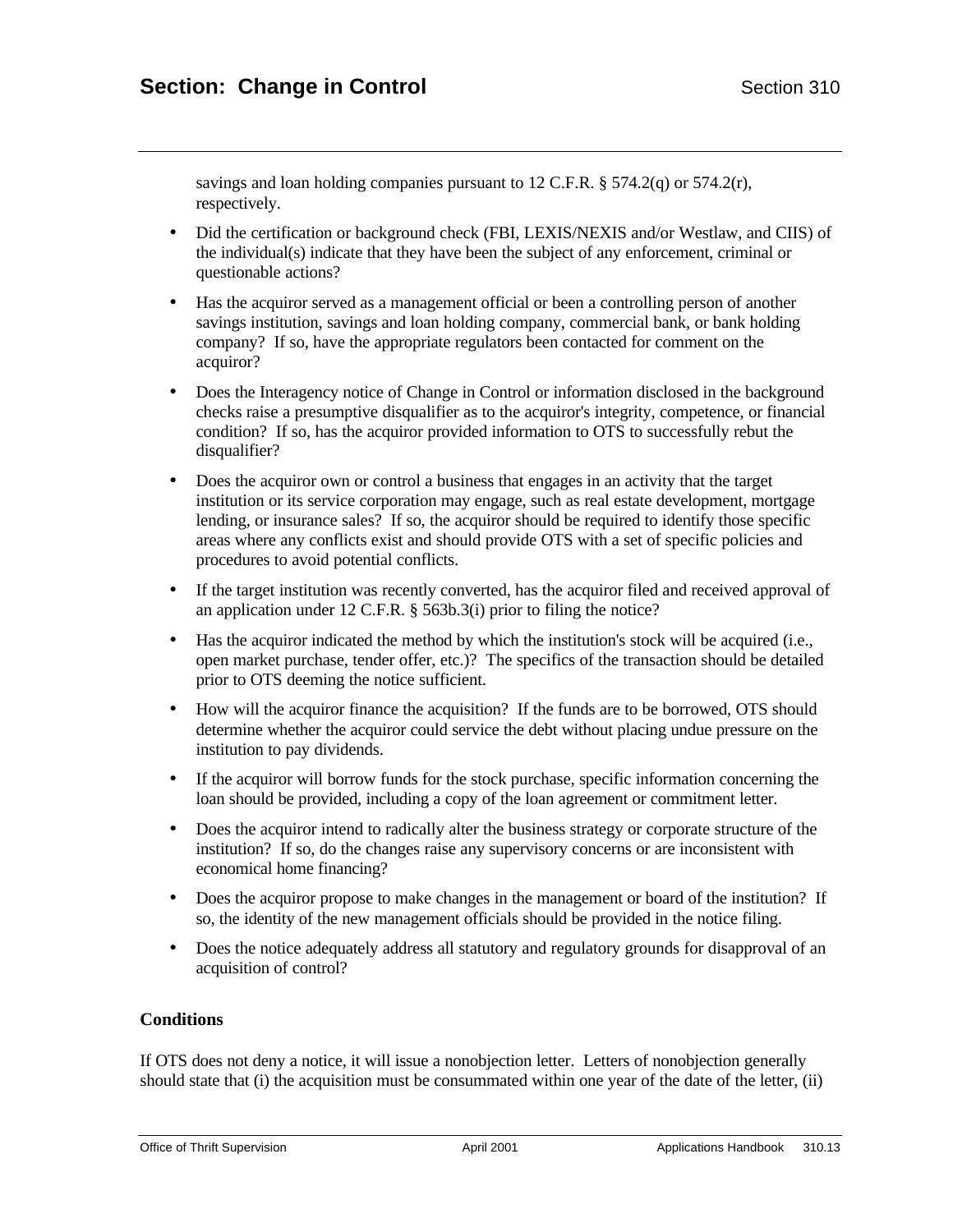that acquisition must be in accordance with the terms and representations made in the notice, and (iii) that there must be no material change in circumstances prior to the acquisition.

Letters of nonobjection should specify the nature of the proposed transaction. Unless notices specifically indicate otherwise, it is assumed that the acquiror will acquire 100 percent of an institution's voting stock. If the acquisition is for less than 100 percent of the institution's voting stock, the letter should state that the no-objection applies only to the percentage (or number, as appropriate) of shares proposed to be acquired.

OTS may condition its approval of the change in control notice to include nonstandard conditions. If such nonstandard conditions are utilized, the Regional Office's digest must include appropriate justification for imposing such condition.

Any nonstandard conditions incorporated into the approval letter must be summarized in the National Applications Tracking System record for the application. This requirement helps OTS to provide the public a complete listing of all notices approved with nonstandard conditions of approval.

## **RECORDKEEPING REQUIREMENTS**

OTS is required to consolidate all correspondence related to the processing of the notice or notice into a file copy to be sent to a central file. Both the Regional Office and OTS-Washington will maintain a separate file copy for nondelegated filings. The file copy must include a copy of the original filing including all exhibits, all amendments, all internal and external correspondence between interested parties, all documentation associated with the review and analysis of the filing, and all decision, recommendation memorandum, and compliance material. The file copy must be organized and separated into public and confidential material, and clearly identified as such. The public and confidential sections must be arranged in chronological order.

## **MONITORING AND CONTROL**

The approval order or letter will generally include conditions of approval. The Regional Office will monitor compliance with all conditions imposed in connection with an notice's approval. The applicant must submit evidence of satisfaction of the conditions included in the approval order or letter to the Regional Office within the stated time frames.

OTS should notify the appropriate staff responsible for the supervision and examination of the institution regarding the action taken on an notice. In addition, OTS should provide the appropriate staff with copies of the approval order or letter. If an notice is approved, the first examination of the institution following the approval should include a review of compliance with all conditions of approval and any changes in operations as a result of the transaction.

A review of the notice file should be made after all compliance material is received to ensure that the file is complete. Any deficiencies should be corrected before the file is sent to storage.

OTS-Washington may conduct a post audit review of the notice in the Regional Office, including a review of the documentation maintained in the notice file.